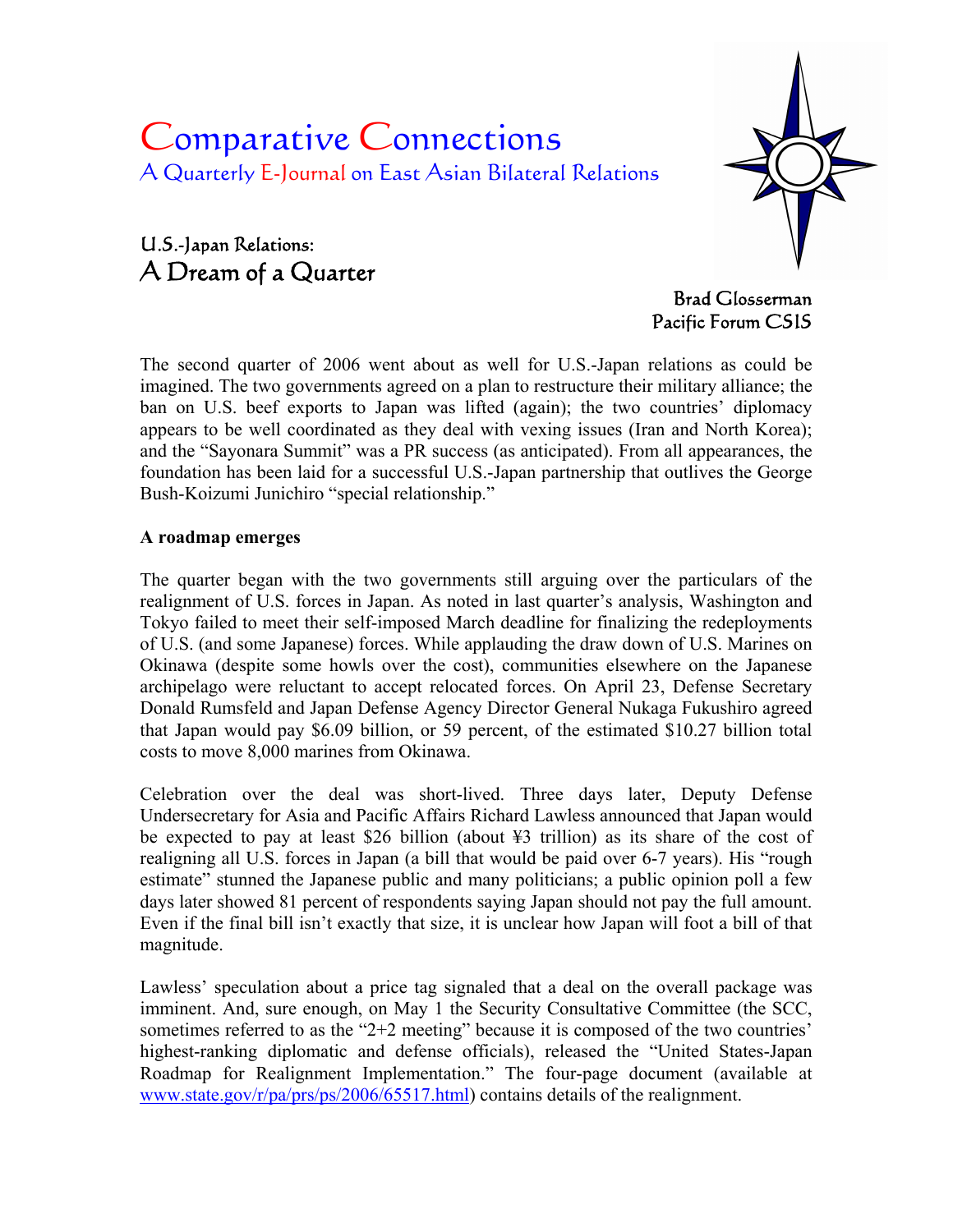Let's start with several guiding principles. First, "the individual realignment initiatives form a coherent package." In other words, there will be no *à la carte* itemizing of moves. This was a problem throughout the negotiations as the U.S insisted that bases could be closed only when alternative facilities/locations were identified and made available. There could be no putting off tough decisions – where to relocate forces – until later. Second, Japan will pay construction and other costs of facilities development, while the U.S. will pay operational costs arising from implementation of the deal.

Key features of the roadmap regarding Okinawa include:

- The Futenma Replacement Facility (FRF) will consist of two 1,600 meter runways aligned in a V-shape, in the Camp Schwab area. The project's scheduled completion date is 2014.
- Some 8,000 III Marine Expeditionary Force (MEF) personnel and their approximately 9,000 dependents will relocate from Okinawa to Guam by 2014.
- A detailed plan for consolidation of remaining U.S. facilities will be completed by March 2007.
- All relocations will occur before facilities are returned, and all Okinawa-related realignment initiatives are interconnected.
- Consolidation and land returns south of Kadena depend on completing the relocation of III MEF personnel and dependents from Okinawa to Guam. That, in turn, is dependent on: (1) tangible progress toward completion of the FRF, and (2) Japan's financial contributions to fund development of required facilities and infrastructure on Guam.

Other key provisions include:

- The U.S. Army command and control structure at Camp Zama will be transformed by 2008. Headquarters of the Ground SDF Central Readiness Force will arrive at Camp Zama by 2012. A battle command training center and other support facilities will be constructed within Sagami General Depot using U.S. funding.
- Air Self-Defense Forces (ASDF) Air Defense Command and relevant units will relocate to Yokota Air Base in 2010. Both countries will develop a master plan for base use to accommodate facility and infrastructure requirements. A bilateral, joint operations coordination center will be established at Yokota, and will include a collocated air and missile defense coordination function. The two governments will study civilian-military dual use of the base.
- Carrier Air Wing Five squadrons from Atsugi Air Facility, consisting of *F/A-18, EA-6B, E-2C*, and *C-2* aircraft, will be relocated to Marine Corps Air Station Iwakuni by 2014.
- Both governments will step up ballistic missile defense capabilities. *PAC-3*  capabilities will be deployed within existing U.S. facilities and areas within Japan as soon as possible.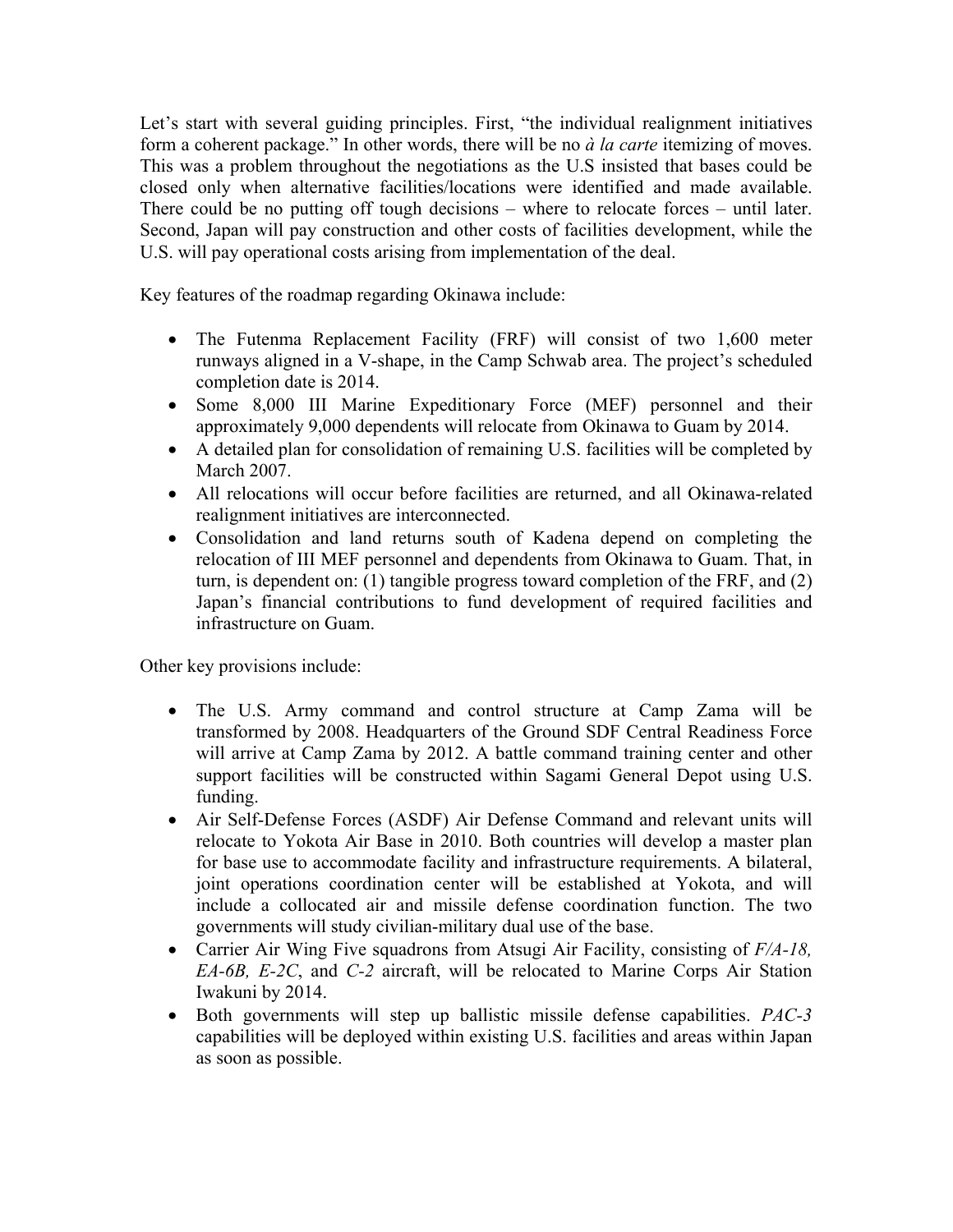The roadmap was approved by the Japanese Cabinet at the end of May. A month later, the two governments established a U.S. Force Realignment Council, a consultative panel that will map out plans for specific features of the roadmap and confirm progress as it is implemented.

## **U.S. beef back on the menu**

The other big issue hanging over the bilateral relationship this quarter was the continuing ban on Japanese imports of U.S. beef. Rhetoric had been escalating as Tokyo refused to bow to U.S. pressure and readmit U.S. beef. On April 13, U.S. Agriculture Secretary Mike Johanns warned of rising impatience among U.S. legislators and the very real possibility of retaliation. Yet, at a series of Japanese-government sponsored panels to explain progress in the bilateral beef talks to Japanese consumers and hear their views on the matter, members of the public had expressed concern about the safety of U.S. beef. Opposition politicians called for maintenance of the ban, charging that the government was acting for political reasons and playing with the safety of Japanese consumers as a result.

The protests were for naught as Tokyo announced June 20 that it was lifting the ban. Japan pledged to send inspectors to 35 meatpacking plants in 16 states to ensure that no diseased beef would be imported. Those inspectors would prepare a report upon their return and that would be used to guide thinking on how the ban would be lifted. President Bush played up the decision in his June 29 summit with Koizumi, explaining that his guest had eaten beef the night before and predicted that "the Japanese people are going to like the taste of U.S. beef." Public opinion polls show that it will be an uphill battle for U.S. producers to regain the confidence of Japanese consumers.

## **Kudos in Iraq and goodbye**

Conspiracy-minded types noted that the announcement of the resumption of beef imports was virtually simultaneous with Koizumi's announcement that Ground Self-Defense Forces (GSDF) would be withdrawing from Iraq after a two and a half year deployment. The move had been debated in the press for months, with the general tenor suggesting that it was only a matter of time.

During their stay, a grand total of 5,500 GSDF members participated in three-month rotations, making it the largest overseas deployment of the GSDF in history. None have been killed, nor a single bullet fired. The withdrawal, which should be completed later in the summer, will be coordinated with the redeployment of Australian and British forces, which have been providing protection for the SDF. Koizumi also announced that while ground forces will be removed, ASDF units will increase activities in support of multinational forces and the United Nations. Currently, three ASDF *C-130* air transports are based in Kuwait, mainly transporting goods to an airport near Samawah; new airlift support will be provided to Baghdad and the north of Iraq.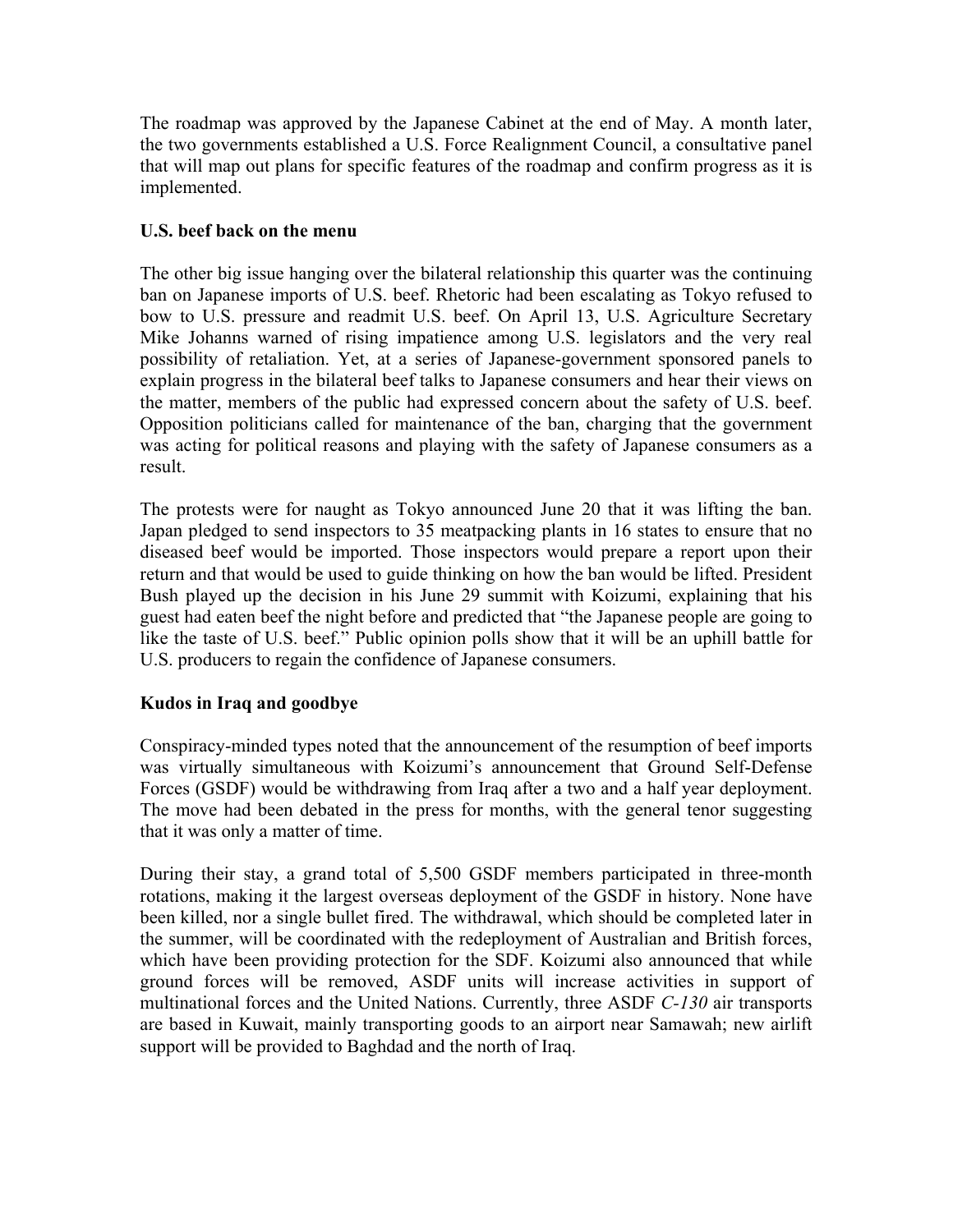U.S. National Security Advisor Stephen Hadley put a positive spin on the withdrawal. After applauding Japanese support for the reconstruction of Iraq, he noted that Tokyo was continuing to aid Iraq and was actually expanding its role. At his June 29 summit with Koizumi, President Bush noted that "Japanese defense forces did a really good job when they were in Iraq. And they're able to leave because they did such a good job."

## **One voice on Iran**

Iraq wasn't the only Middle East country that figured in the U.S.-Japan relationship. The continuing failure to resolve the uncertainties surrounding Iran's nuclear program absorbed time and attention from the two countries' leaders. In June, Foreign Minister Aso Taro had a 25-minute phone conversation with his Iranian counterpart Manouchehr Mottaki during which Aso urged him to take up the offers by the U.S. and the EU to deal with the situation. Meanwhile, U.S. officials pressed Japan to consider financial sanctions on Iran in the event of a failure of diplomacy. By the end of the quarter, the *Financial Times* was reporting that Japan was prepared to sign on to financial sanctions. The topic was on the agenda at the June summit between Bush and Koizumi. Meeting the press after their session, Koizumi reported that "Japan certainly supports that U.S. stance of seeking resolution through a dialogue regarding the nuclear proliferation issue. The Iranian issue remains a grave issue for the entire world economy, and Japan wishes to cooperate with the United States and other countries concerned on this matter, as well."

#### **One voice on North Korea**

If dealing with Tehran proved frustrating, then relations with Pyongyang are best described as maddening. The Six-Party Talks to resolve that nuclear crisis remained in suspension while North Korea ratcheted up tension at quarter's end with signals that it was prepared to test-fire missiles, including a long-range *Taepodong 2*. (The launch occurred early in July; the two countries' response will be taken up in the next issue of *Comparative Connections*.) Throughout the quarter, Washington and Tokyo remained in close contact, coordinating policy and presenting a united front to Pyongyang. Tokyo's position is closest to that of Washington among the six parties in the multilateral talks.

The U.S., alone among the other parties to the Six-Party Talks, has backed Japan's demand that Pyongyang resolve the cases of the abductees – Japanese citizens that North Korea has admitted to kidnapping. This quarter, President Bush met Mrs. Yokota Sakie, mother of Yokota Megumi, abducted in 1977 when she was 13. (This meeting followed a March visit by U.S. Ambassador to Japan Thomas Schieffer to the beach where Yokota was kidnapped; he pledged to raise the issue with Bush.) Bush called his April 28 meeting with Yokota "one of the most moving meetings" he has had since being president and promised to push North Korea to return abductees and respect human rights. In addition to meeting the president, Yokota and other members of a Japanese delegation testified in a House of Representatives subcommittee hearing about the abduction issue, met high-ranking government officials and lawmakers, and held a press conference.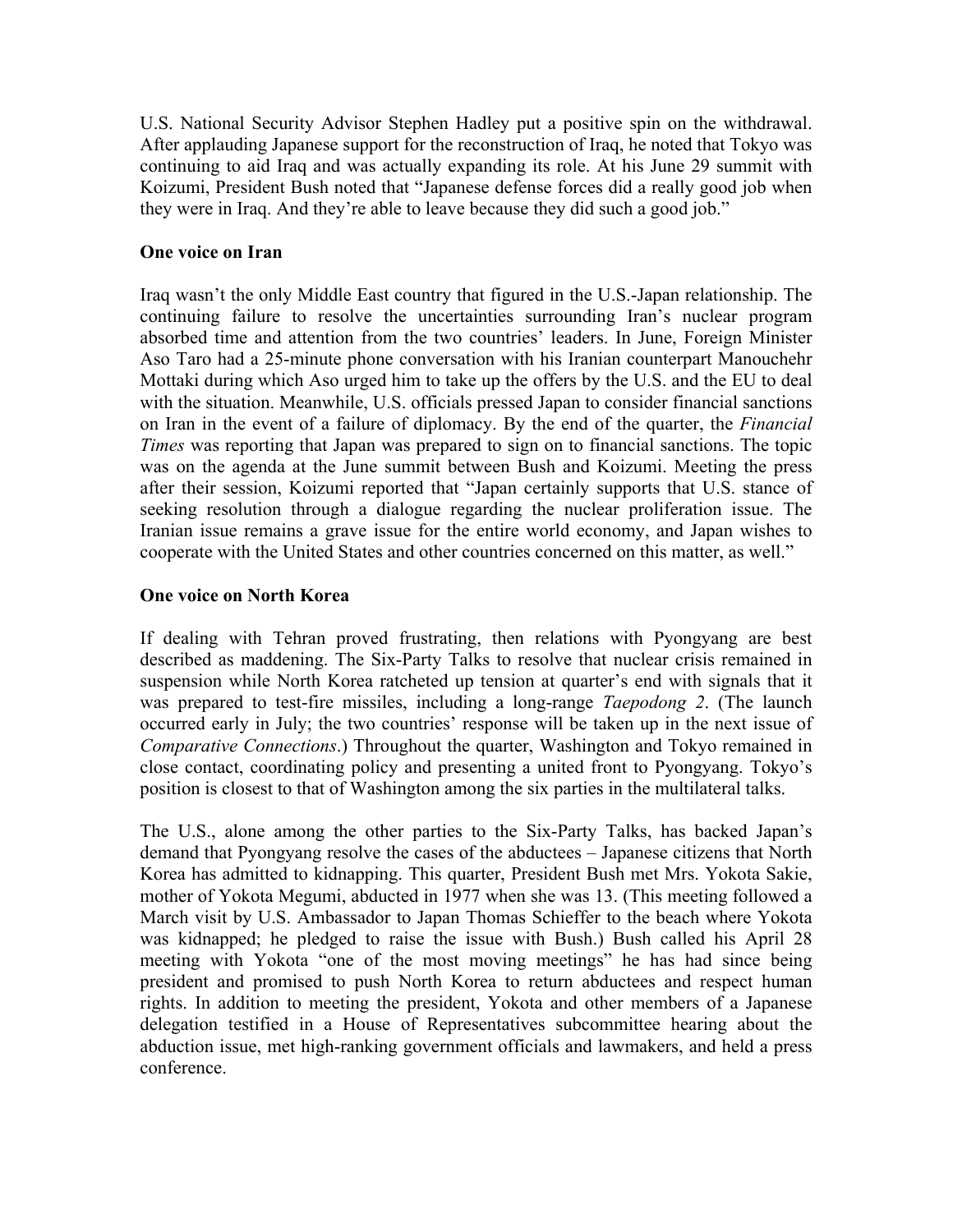As the quarter drew to a close, the world focused on signs the North was preparing to test launch a long-range missile. Following a mid-June meeting with Foreign Minister Aso, Schieffer said the two countries were considering economic sanctions in the event of a launch. The UN ambassadors of both countries were also coordinating a response in the event of a test. Both governments issued public warnings; the topic was one of the highest on the June 29 summit agenda.

#### **One voice on missile defense**

The prospect of a North Korean test vindicated those on both sides of the Pacific who had been calling for closer cooperation on ballistic missile defense (BMD). The U.S. and Japan are working together on various aspects of missile defense. They are jointly developing a new version of the interceptor that a BMD would use to shoot down longrange missiles. Early in the quarter, *Kyodo* reported that the two governments had agreed on the initiation of a two-year joint research project to develop advanced technologies for a sea-based radar system and a combat command system. Subsequent reports that the Pentagon had approved the sale to Japan of new interceptors (the deal still requires Congressional approval) triggered a typically belligerent response from Pyongyang, which cautioned that "overseas aggression is the invariable ambition."

On June 22, the Japanese *Aegis*-equipped destroyer *Kirishima* took part in a U.S. missile defense test, the first time that a U.S. ally joined such an exercise. The *Kirishima*  contributed long-range surveillance and tracking with the *USS Shiloh*, another *Aegis*equipped vessel that will be stationed in Japan from August. They succeeded in intercepting a mock warhead with a standard interceptor fired from an *Aegis*-equipped ship.

A day after the test, Ambassador Schieffer and Foreign Minister Aso signed documents agreeing to strengthen BMD cooperation. The Japan Defense Agency announced the same day that a high-resolution radar to detect missiles had been deployed within Japan and the two governments confirmed that they would deploy Patriot missiles on U.S. bases. The prospect of a North Korean test firing prompted the *Kirishima* to return home ahead of schedule and has prodded Washington and Tokyo to speed up deployment of the various elements of a BMD system in Japan.

#### **A sensational 'Sayonara Summit'**

On June 29, President Bush and Prime Minister Koizumi met in Washington for their 13<sup>th</sup> summit. The visit was a fitting cap to the extraordinary personal relationship the two men have forged during their five years in office together. The "summit-cum-road trip," with a 19-gun salute, a White House dinner, and visit to Graceland, set a new standard for intimacy on the diplomatic circuit.

The speeches hit all the right notes, with the two men celebrating a bilateral alliance that sets the foundation for cooperation on global issues. They applauded their two countries' shared values – "democracy, free enterprise, and a deep and abiding respect for human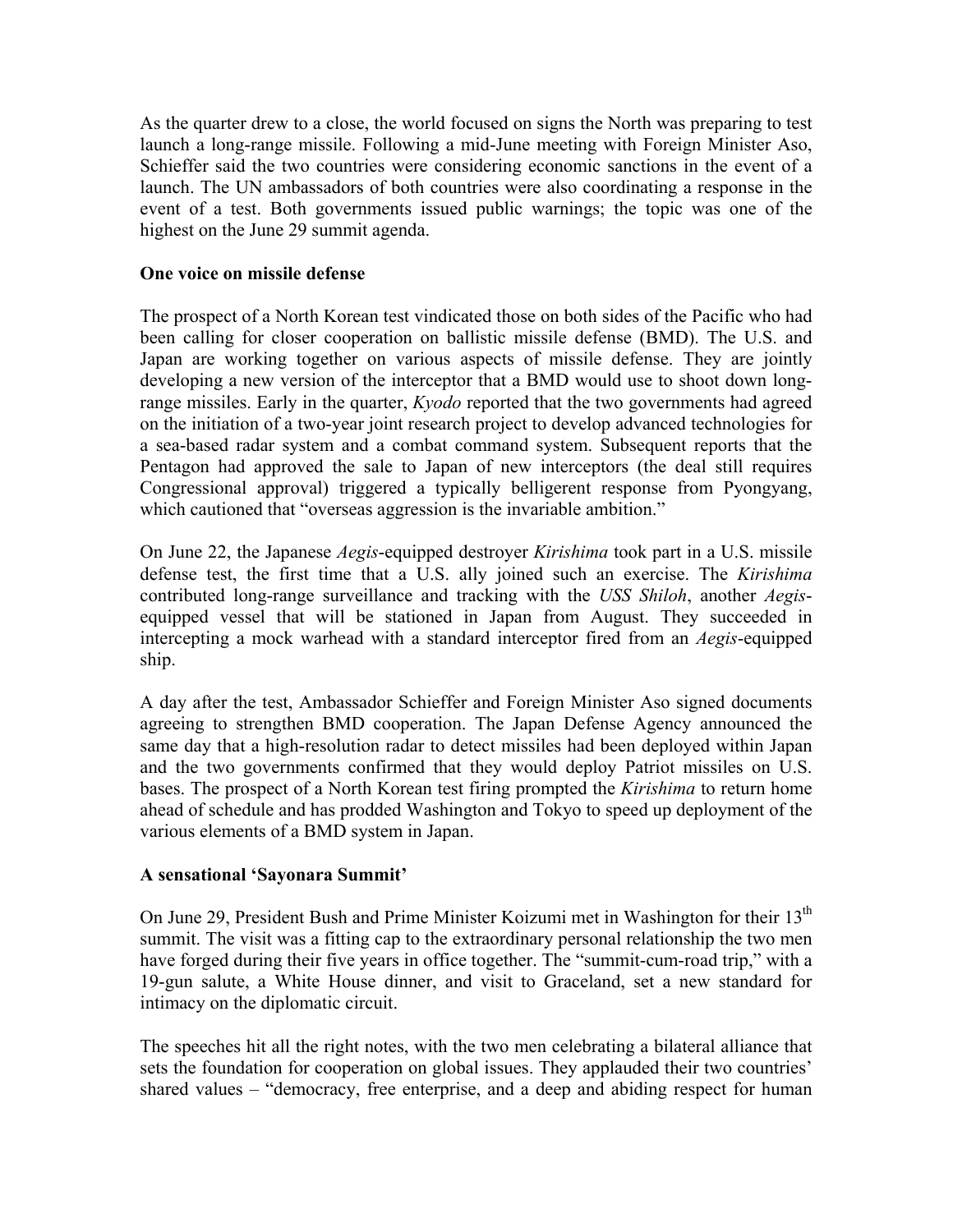rights" – and their cooperative efforts to deal with such problems as Iraq, North Korea, and the war on terror. The comments highlighted the personal nature of the relationship: Bush explained that the visit was to "honor the leadership of Japan's Prime Minister Koizumi, a man of vision, a man of integrity, and I'm proud to call him my friend." The prime minister responded by noting that, "over the past five years, there has been no world leader, alongside Mr. Bush . . . with whom I have felt so much heart-to-heart, felt so deep a friendship."

The official agenda of their meeting covered all the topics identified in this assessment. In their comments after the meeting, both men called on North Korea to abandon plans to conduct a missile test, and said it vindicated their strategy to pursue missile defense. Another item that received considerable attention in their comments after the summit was energy. President Bush noted that the two countries "can help provide technologies that will improve the climate, as well as reduce our dependence on hydrocarbons." He identified nuclear energy as one option. In his comments, Prime Minister Koizumi highlighted Japan's interest in UN reform, especially the Security Council.

During the press availability, Koizumi was asked about his foreign policy priorities. The prime minister used the question to respond to charges that he has given too much attention to relations with the U.S. and should pay more attention to Asia. He explained some in the mass media "misinterpreted my position. … that I was saying to the extent Japan-U.S. relations remain good, I couldn't care less what Japan's relations would be with other countries. That is not at all what I said." Rather, he believes that Japan-U.S. relations are the most important for Japan. But that does not mean that better relations with the United States are at the expense of relations with other countries.

## **More than just friendship**

Much of the press coverage of the meeting focused on the personal: the road trip to Graceland, where Koizumi got a guided tour of his idol Elvis Presley's mansion and where he crooned "Love me tender" to Priscilla and Lisa Marie Presley and President and Mrs. Bush. But as Chief Cabinet Secretary Abe Shinzo was quick to note after the summit, "The importance of the Japan-U.S. alliance is not just between the top leaders of the two countries but is a shared understanding of the two countries." Anticipating the concern over the scheduled departure of Koizumi in September, he continued "It is important to firmly recognize that the two countries' maintenance of their strong bond will contribute to the national interests of the two countries as well as to world peace and stability, and we believe there will be no change in this basic understanding even when there are changes in government."

## **Charting a future**

To keep the relationship on its current course, Bush and Koizumi released after their summit a document heralding a new U.S.-Japan Alliance of Global Cooperation for the 21<sup>st</sup> Century. The alliance identifies the "universal values and common interests" that provide the foundation of the alliance. The values include freedom, human dignity and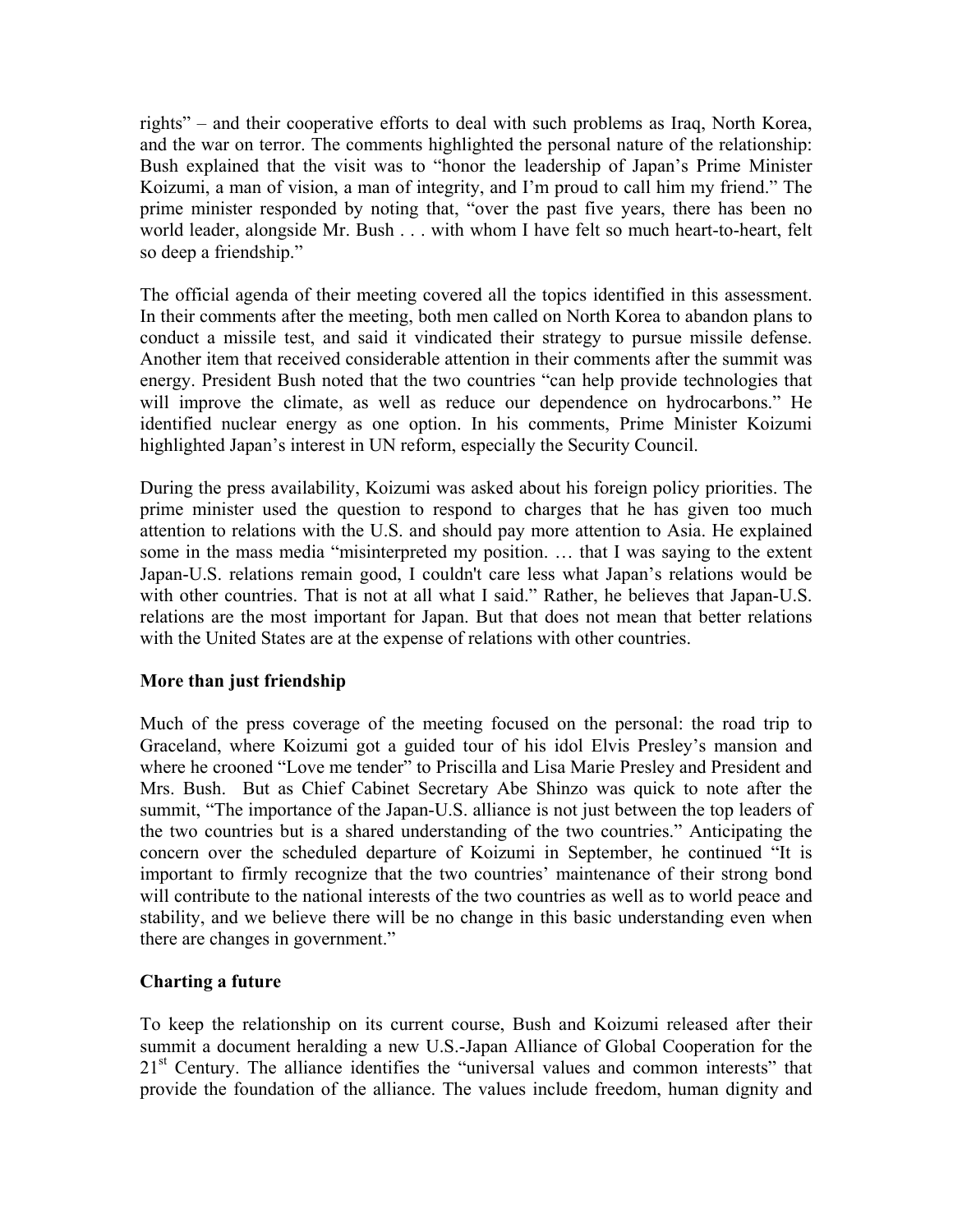human rights, democracy, market economy, and rule of law. The two countries share interests in: "winning the war on terrorism; maintaining regional stability and prosperity; promoting free market ideals and institutions; upholding human rights; securing freedom of navigation and commerce, including sea lanes; and enhancing global energy security."

Their statement applauded the remarkable progress in bilateral security cooperation achieved since the two men took office. These changes "constitute historic steps forward that make the U.S. military presence more enduring and effective, and ensure the capabilities necessary for the alliance to cope with diverse challenges in the evolving security environments. ... full and prompt implementation of these agreements is necessary, not only for Japan and the United States, but also for peace and stability of the Asia-Pacific region."

The declaration mentions all the usual topics, including those examined above. It also highlights capacity building for natural disaster response and prevention and response to pandemic diseases, pushing for a successful conclusion to the Doha Round of world trade talks, and strengthening the Asia Pacific Economic Cooperation (APEC) forum.

The declaration also notes "the two leaders agreed to explore ways to further deepen the mutually-beneficial bilateral economic relationship. … Such an expanded partnership would include: promoting growth and economic reform; promoting and maintaining open markets; ensuring efficient movement of legitimate goods, services, people, and investments, while tackling threats from terrorism; strengthening intellectual property rights protection and enforcement; enhancing global energy security; and fostering transparent and favorable business climates in both countries."

The call for strengthening the economic relationship is worthy of note. There is some unease (or perhaps more accurately, jealousy) in Japan about the decision of the U.S. and South Korea to move forward with a free trade agreement. Off the record, U.S. officials admit they are not unhappy with that response. While Japan continues to reform its economy, there is frustration in the U.S. (and in the U.S. business community in Japan) about its pace and about Japanese contributions to global trade talks. The noisy public debate about growing inequality in Japanese society and the readiness of financial police to go after fund manager Murakami Yoshiaki and Horie Takafumi, president of Livedoor Co., suggest that the reform process will continue to be contested and unsteady. The nail that sticks up will continue to be hammered down – especially if it resembles the fin of a U.S.-style corporate shark. The language of the declaration suggests, at least, that alliance managers have recognized an imbalance in the U.S.-Japan relationship: after devoting considerable attention to the security dimension, it is time to spend more time on economic issues.

## **A relationship on hold?**

While there is clearly a need for the two countries to look at their economic relationship, it is unclear how that re-examination will finish. There won't be an answer next quarter; in fact, it is unlikely that there will be progress on any issue in the bilateral relationship,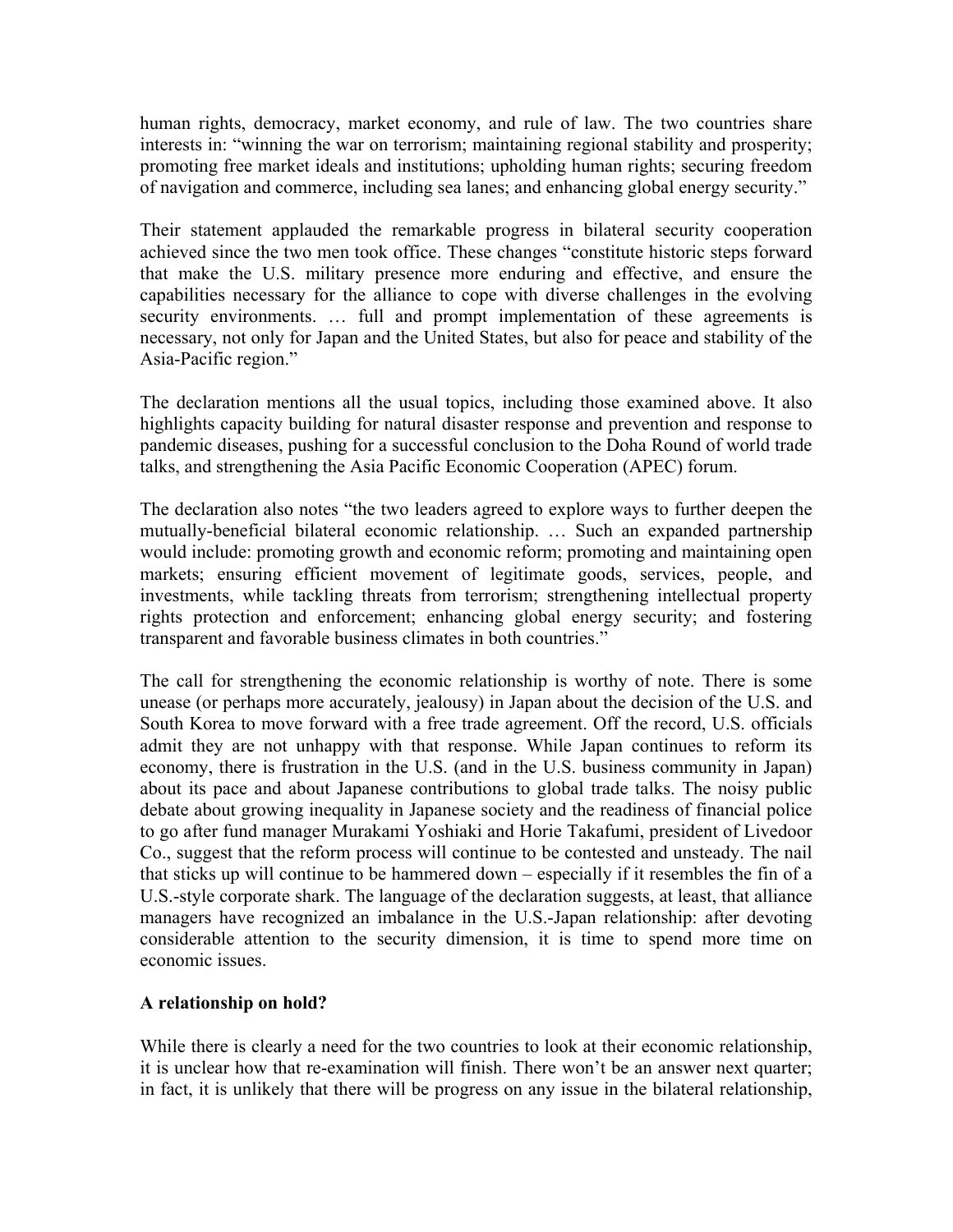perhaps for the rest of the year. Japan's focus is turning inward as the country prepares for the post-Koizumi era. Important political decisions regarding the alliance – security and economic – are not likely to be made. That is unfortunate: the June 29 summit demonstrated that Prime Minister Koizumi has put the pieces in place as the two countries contemplate taking their alliance to the next level. No one knows how long they will remain there.

## **Chronology of U.S.-Japan Relations April–June 200[6\\*](#page-7-0)**

**Apr. 5, 2006:** *Kyodo* reports that Japan and the U.S. agree to begin two-year joint research projects in developing advance technologies for a sea-based radar system and combat command system as part of bilateral cooperation in ballistic missile defense.

**Apr. 7, 2006:** Japanese Defense Agency (JDA) chief Nukaga Fukushiro and Nago Mayor Shimabukuro Yoshikazu agree to build two runways at the site of a U.S. military airfield to be constructed in Nago, Okinawa Prefecture.

**Apr. 10, 2006:** Okinawa Gov. Inamine Keiiji voices opposition to a government plan to relocate a U.S. Marine Corp Air Station, including provisions to build two large runways.

**Apr. 13, 2006:** U.S. Agriculture Secretary Mike Johanns repeats request that the Japanese ban on U.S. beef be lifted early, warning that Congress will likely reach the limit of its patience with Japan by the end of the month.

**Apr. 14, 2006:** *Yomiuri Shimbun* reports that Japanese and U.S. defense and foreign ministry officials agree to move KC-130 midair refueling planes to Iwakuni Air Base in Yamaguchi Prefecture, and to use a U.S. base in Guam or the Maritime Self-Defense Force's Kanoya Naval Base in Kagoshima Prefecture during prolonged training maneuvers involving the planes.

**Apr. 23, 2006:** Japan and the U.S. strike a deal on sharing the cost of relocating 8,000 U.S. Marines from Okinawa to Guam, with Tokyo paying 59 percent, or \$6.09 billion, of the estimated \$10.27 billion total cost through grants, investment and loans. JDA Director Gen. Nukaga and Defense Secretary Rumsfeld announce the agreement, paving the way for implementation of the package to realign the U.S. military presence in Japan.

**Apr. 26, 2006:** Deputy Defense Undersecretary for Asia and Pacific Affairs Richard Lawless reports that Japan will pay an estimated \$26 billion or more to help implement the U.S. military realignment in Japan over six to seven years.

**Apr. 26, 2006:** *Yomiuri Shimbun* reports that the U.S. will return four military facilities in Okinawa to Japan. Marine Corps' Futenma Air Station, Naha Military Port,

1

<span id="page-7-0"></span><sup>\*</sup> Compiled by Claire Bai, 2005 Vasey Fellow and Corrine Thompson, Visiting Fellow Pacific Forum CSIS.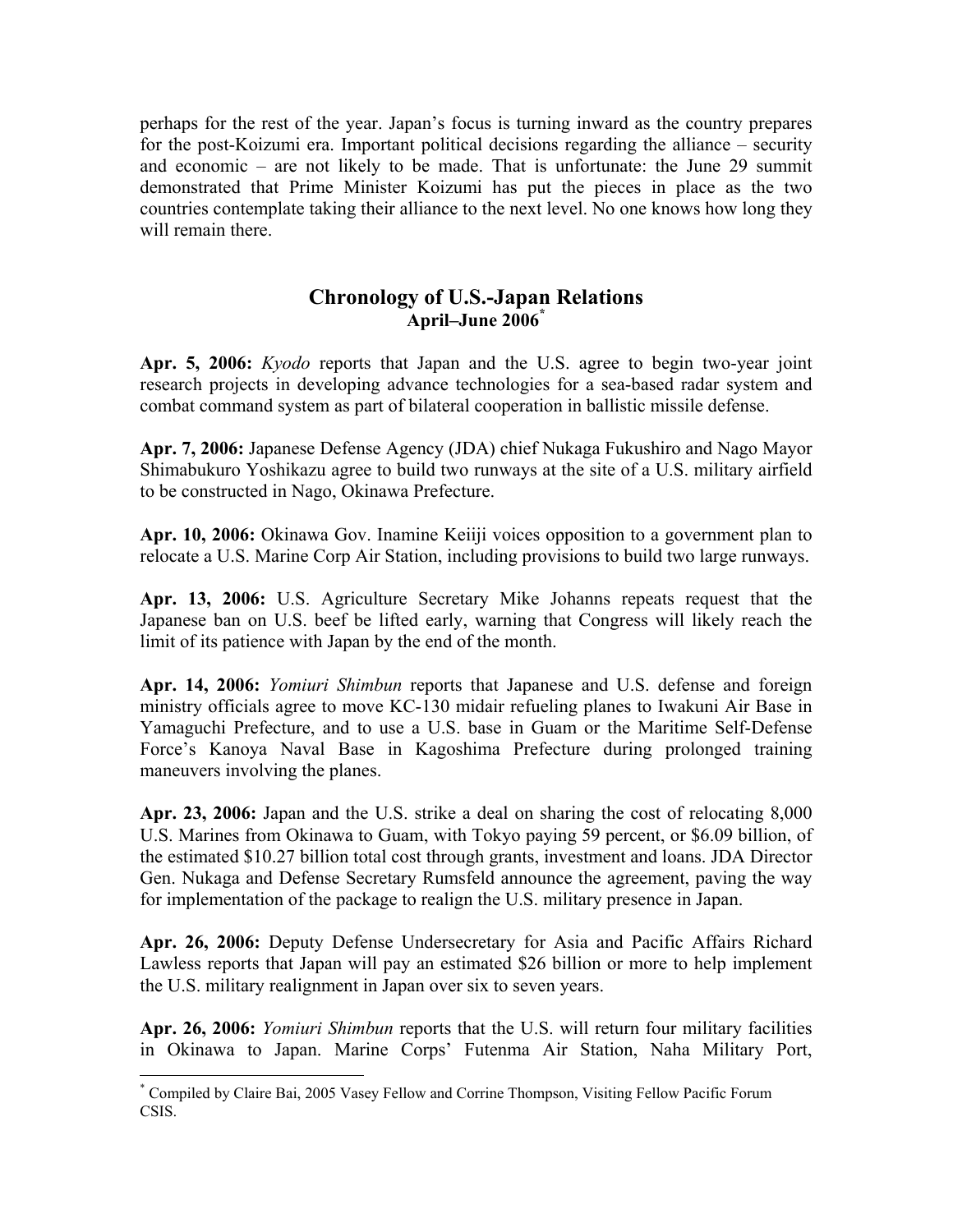Makiminato Service Area in Urasoe, and Camp Kuwae in Chatancho will all be returned by the end of fiscal 2013.

**Apr. 27, 2006:** *Japan Times* reports that the Japanese government plans to slash defense spending to come up with the ¥2.71 trillion needed to shoulder the cost of realigning the U.S. military presence. It also plans to ask the U.S. for an overhaul of Japan's payments hosting U.S. forces, including abolishing the practice of Tokyo paying utility bills for bases.

**May 1, 2006:** The U.S. and Japan release a joint statement confirming a bilateral deal to realign U.S. Forces in Japan by 2014. Major features include the integration of USFJ command structures with the headquarters of several branches on the U.S. mainland. Under the deal, Japan will pay for infrastructure costs and the U.S. for operational moves.

**May 3, 2006:** *Yomiuri Shimbun* reports that JDA head Nukaga proposed a new framework for security cooperation to replace the 1997 Guidelines for Japan-U.S. Defense Cooperation during "2+2" meeting in Washington.

**May 4, 2006:** Okinawa Gov. Inamine officially announces opposition to a plan to relocate the U.S. Marine Corps' Futemma Air Station within Okinawa.

**May 11, 2006:** Gov. Inamine agrees to continue discussions on the Japan-U.S. accord to transfer the airfield of Futemma Air Station to the coastal area of Camp Schwab in Nago, Okinawa.

**May 11, 2006:** Kadena Municipal Assembly in Okinawa adopts a resolution and a statement of opinion on a recent mishap involving a U.S. *F-15* fighter jet at Kadena Air Base. The assembly demands that the U.S. military take measures to prevent accidents and that they remove the *F-15* squadron from Kadena.

**May 30, 2006:** Japanese Cabinet approves plans for the realignment of U.S. troops. 8,000 Marines will move from Okinawa to Guam. Japan will cover 60 percent of the \$10.3 billion cost of relocation. Okinawa Prefecture has yet to consent to the plan.

**Jun 2, 2006:** Yokohama District Court convicts and sentences U.S. sailor William Reese to life in prison for fatally beating a Japanese woman during a robbery near Tokyo.

**June 2, 2006:** Japanese officials say the LDP will seek to end a decades-old ban on military involvement in space development. The proposed bill relaxes regulations and allows for non-aggressive military use of space. The bill is expected to be submitted to the Diet later this year.

**June 4, 2006:** U.S. move to have Myanmar (Burma) formally discussed at the UN Security Council for the first time is opposed by Russia, China, and Japan. Japan states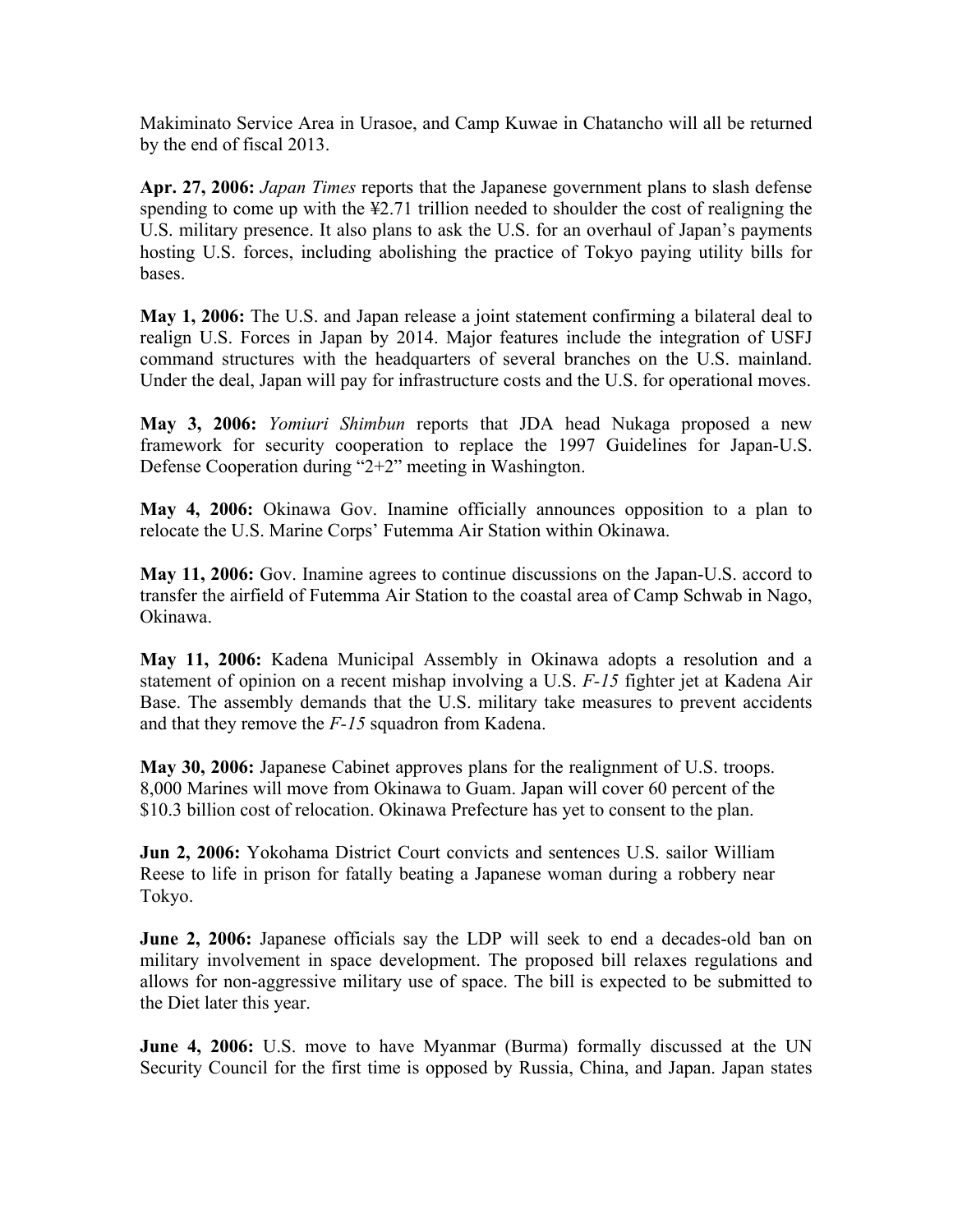that Myanmar's political crisis did not pose a threat to international peace and security. State Department spokesman announces that the U.S. will discuss the issue with Japan.

**June 5, 2006:** Treasury Department official announces that a U.S. foreign investment review panel cleared a bid for Toshiba to take control of Westinghouse, the U.S. power plant arm of British Nuclear Fuels. The merger will create the world's largest nuclear reactor maker.

**June 6, 2006:** Department of Defense approves sale of nine interceptor missiles with BMD upgrades to Japan in a potential \$458 million deal. The deal still has to be approved by Congress.

**June 6, 2006:** During a 25-minute phone call, Japanese Foreign Minister Aso Taro urges Iranian Foreign Minister Manouchehr Mottaki to hold talks with the United States and to seriously consider European proposals to resolve the nuclear standoff.

**June 5, 2006:** U.S.-Japan Investment Initiative in Tokyo meets. U.S. ambassador to APEC Michael Michalak urges Japan to facilitate foreign mergers and acquisitions.

**June 9, 2006:** Japanese Cabinet endorses and submits a bill to the Diet that would elevate the Defense Agency to a full government ministry and would make SDF overseas activities one of its main functions. The bill aims to upgrade the SDF's role to include participation in international relief efforts, UNPKO and to assist U.S. forces during emergencies in areas surrounding Japan.

**June 9, 2006:** Treasury Secretary John Snow asks Japan to consider joining Washington's plan to impose financial sanctions on Iran. Japanese Finance Minister Sadakazu Tanigaki replies that Japan and the U.S. would need to consider the plan further while talking with European countries. Tanigaki and Snow also discussed foreign exchange rates, efforts to reform the International Monetary Fund's voting-share system, and Japan's efforts to overhaul revenues and expenditures to address its debt.

**June 12, 2006:** *Kyodo News* reports that FM Aso and Secretary of State Condoleezza Rice agree to continue cooperation to resolve the nuclear crisis in Iran. Aso says Japan will continue to play an active role and the U.S. pledged to keep in close contact with Japan on the issue.

**June 13, 2006:** *Kyodo News* reports that the heads and high-ranking officials of the Democratic Party of Japan, the Social Democratic Party, the Japanese Communist Party, and the People's New Party are firmly against lifting the ban on U.S. beef imports, saying the move is politically motivated and compromises food safety.

**June 14, 2006:** *Kyodo News* reports that at Japanese government-sponsored meetings, many Japanese consumers express concerns about the safety of U.S. beef.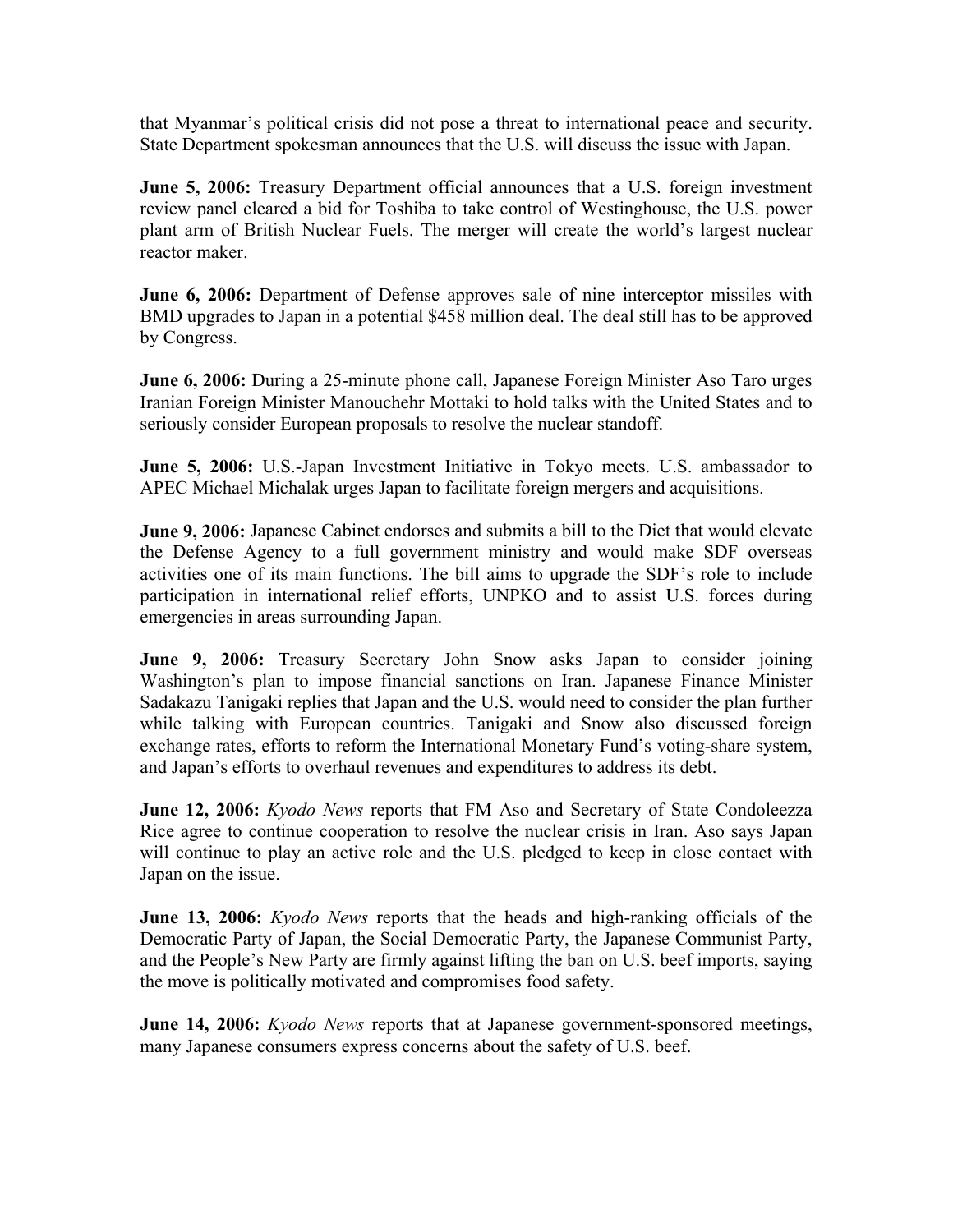**Jun 14, 2006:** Kabaya Ryoichi, mayor of Yokosuka, says his city would accept the first U.S. nuclear-powered aircraft carrier to be stationed in Japan. Kabaya says he has no choice because there is no possibility that a conventional aircraft carrier will be sent.

**June 14, 2006:** Danny Valerie, a Navy petty officer second class, is arrested in Yokosuka on suspicion of molesting a 15-year-old girl.

**June 17, 2006:** U.S. Ambassador Thomas Schieffer meets FM Aso and says the U.S. and Japan will consider economic sanctions if North Korea launches a ballistic missile*.* 

**June 19, 2006:** U.S. UN Ambassador John Bolton and his Japanese counterpart Oshima Kenzo meet to discuss North Korean preparations for test firing a ballistic missile, agreeing to seek an immediate convening of the UNSC should North Korea test a missile.

**June 20, 2006:** In Tokyo nearly 100 demonstrators and opposition lawmakers gather to oppose lifting the ban on U.S. beef imports.

**June 20, 2006:** Prime Minister Koizumi announces Japan will withdraw ground troops from Iraq. The ASDF will remain to transport goods and personnel for the coalition.

**June 21, 2006:** Japan and the U.S. exchange ratification documents for a mutual legal assistance treaty that will expedite criminal investigations and trial proceedings on crossborder crimes. The treaty scheduled to take effect July 21, is the first mutual legal assistance treaty for Japan.

**June 21, 2006:** *Kyodo News* reports that the U.S. calls Japan's decision to withdraw ground troops from Iraq and increase airlift support as a "positive" example of progress in transferring the security role to the Iraqi people. U.S. Ambassador Hadley states that Japan is staying in the mission and actually expanding its air role.

**June 21, 2006:** Japan agrees to resume buying U.S. beef after Japan sends inspectors to the U.S. to monitor meat-packing facilities. Imports will be restricted to cattle younger than 20-months old with risky parts of the body removed.

**June 22, 2006:** Japanese *Aegis*-equipped destroyer *Kirishima* takes part in a U.S. missile defense test, performing long-range surveillance and tracking exercises with the destroyer *Shiloh*.

**June 23, 2006:** FM Aso and Ambassador Schieffer sign agreements to strengthen cooperation on ballistic missile defense development. JDA announces that a highresolution radar that can detect a ballistic missile has been deployed in northern Japan. The two countries confirm plans for the U.S. to deploy *Patriot* missiles on U.S. bases in Japan. Pentagon spokesman says the *PAC-3* missiles have not been sent to Japan and the locations and timetable for deployment have not been announced.